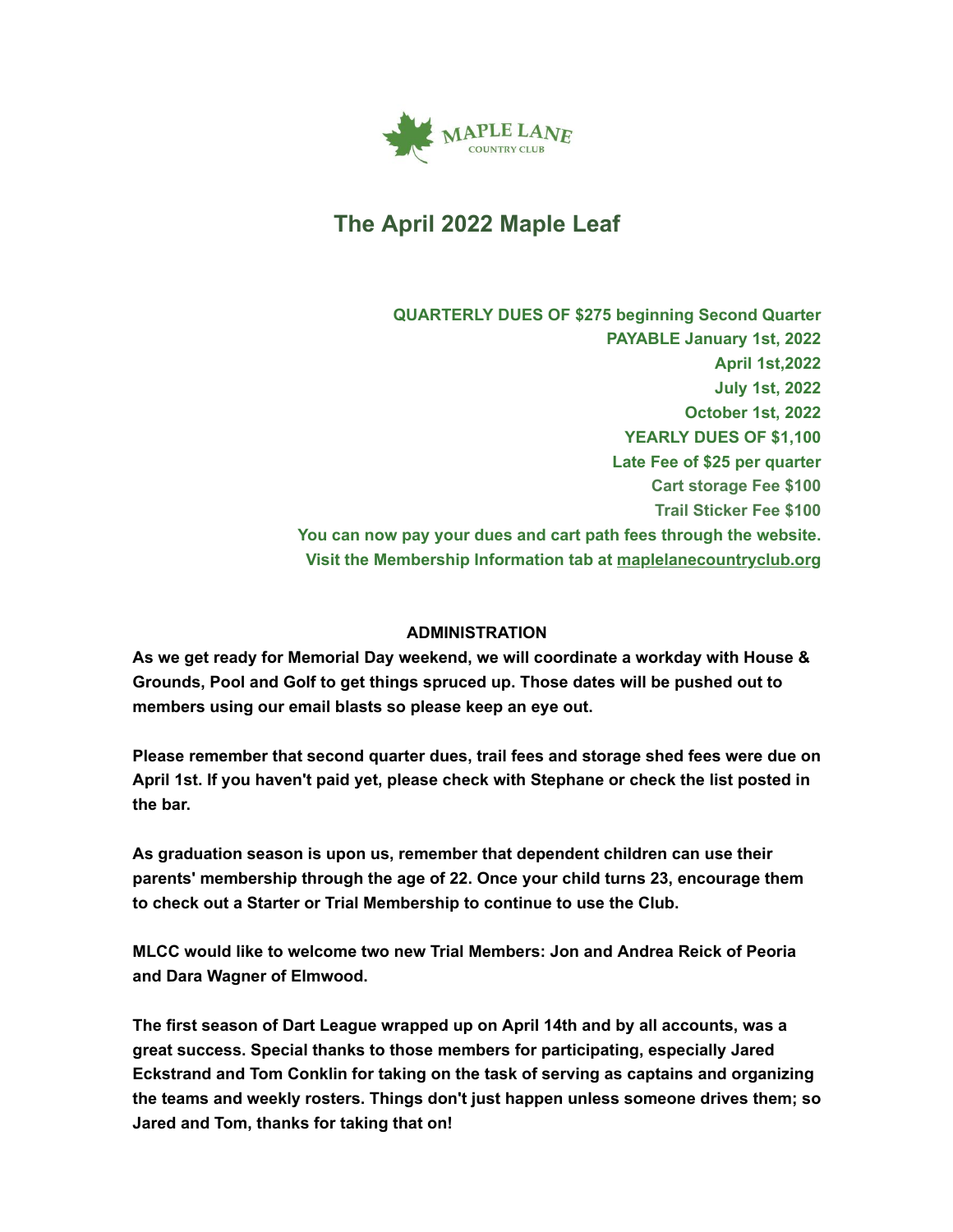**If you are interested or need to use the Club for an upcoming celebration or want to get a social activity on the calendar, please reach out to Stephanie directly at the Club (309-742-8212) or email: [clubmanager@maplelanecountryclub.org](mailto:clubmanager@maplelanecountryclub.org)**

**President Brandon Burwell**

## **GOLF**

**With the wet season upon us, and things growing fast, special thanks to Jim and the crew for all their hard work. Please help them out by replacing divots and repairing ball marks and keeping carts on dry ground and away from tee boxes and greens.**

**When you are looking for balls, if you do come across larger sticks, please try to collect them and set them by trees so the crew can avoid them with the mowers.**

**Golf Co-Chairs Jason Wake / Aaron Harmon**

# **POOL**

**Pool Manager Annie Bybee is still looking for a couple more lifeguard applicants if you know of anyone who is looking for a summer job. Please have them contact the Club with their information.**

**The EHS Cross Country Team will once again help get the pool ready and we'd also like to thank Jeremy Stillson for helping to get some of the lights replaced.**

**We're also going to be updating our mural and if anyone is interested in helping take part in the fun and creative activity, we are planning to start the work on Friday, May 6th. Look out for more information to be blasted out via email.**

**Pool Co-Chairs Kristin Jackson / Emily Brunnelson**

### **HOUSE & GROUNDS**

**The committee continues to evaluate maintenance and improvement projects to be completed at our facilities this year. We will be posting information to coordinate our workday and will have a list of projects for anyone looking to help paint, stain and do some general spring cleaning around your Club.**

**We are also still taking applications for anyone interested in picking up some hours. If you have any college students home for the summer or looking to earn a few extra**